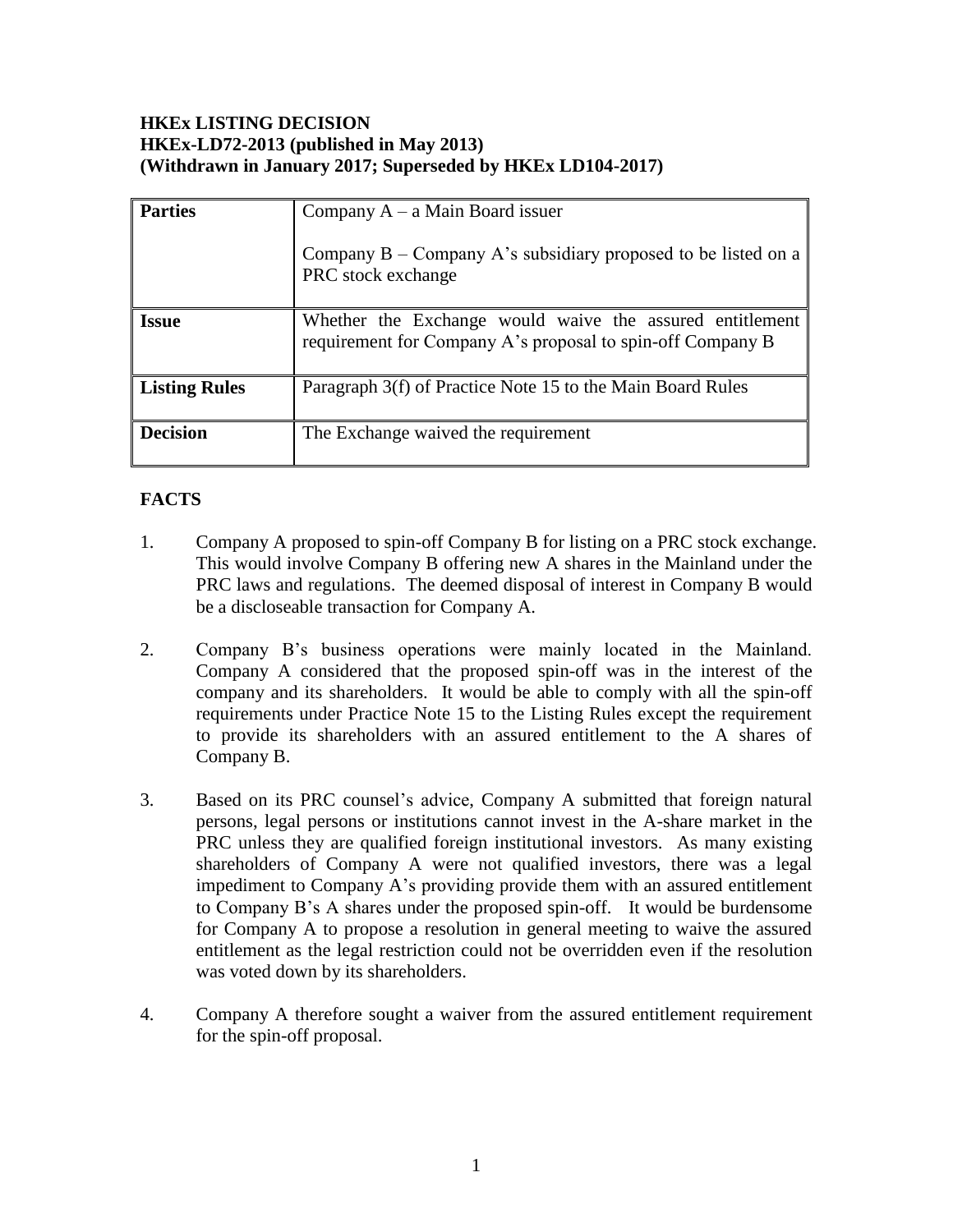## **APPLICABLE LISTING RULES**

#### 5. Paragraph 3(f) of Practice Note 15 states that:

"The Listing Committee expects the Parent to have due regard to the interests of its existing shareholders by providing them with an assured entitlement to shares in Newco, either by way of a distribution in specie of existing shares in Newco or by way of preferred application in any offering of existing or new shares in Newco. The percentage of shares in Newco allocated to the assured entitlement tranche would be determined by the directors of the Parent and by its advisers, and all shareholders of the Parent would be treated equally. There would be no bar to the controlling shareholder receiving his proportion of shares under such entitlement. Where Newco is proposed to be listed elsewhere than in Hong Kong, and where shares in Newco under the assured entitlement can only be made available to existing shareholders of the Parent by way of a public offering in Hong Kong, the Listing Committee would consider submissions as to why the assured entitlement requirement would not be for the benefit of the Parent or its shareholders. Further, the minority shareholders of the Parent may by resolution in general meeting resolve to waive the assured entitlement, even where Newco is to be listed in Hong Kong.

*Note: In case where Newco is made subject to this Practice Note by virtue of the Note to paragraph 2, the Parent should use its best endeavours to provide its shareholders an assured entitlement to the shares in Newco. Whether such assured entitlement is available will be taken into account by the Exchange when considering whether to approve the spin-off proposal.*"

### **ANALYSIS**

- 6. Practice Note 15 sets out the Exchange's principles when considering proposals of issuers to effect separate listings on the Exchange or elsewhere of assets or businesses wholly or partly within their existing groups.
- 7. The purpose of Paragraph 3(f) of Practice Note 15 is ensure that the issuer would give due regard to the interests of its shareholders by providing them with an assured entitlement to shares in the entity to be spun. Paragraph 3(f) further provides that if the issuer does not propose to offer such entitlement to its shareholders, it would need to obtain its minority shareholders' approval in general meeting.